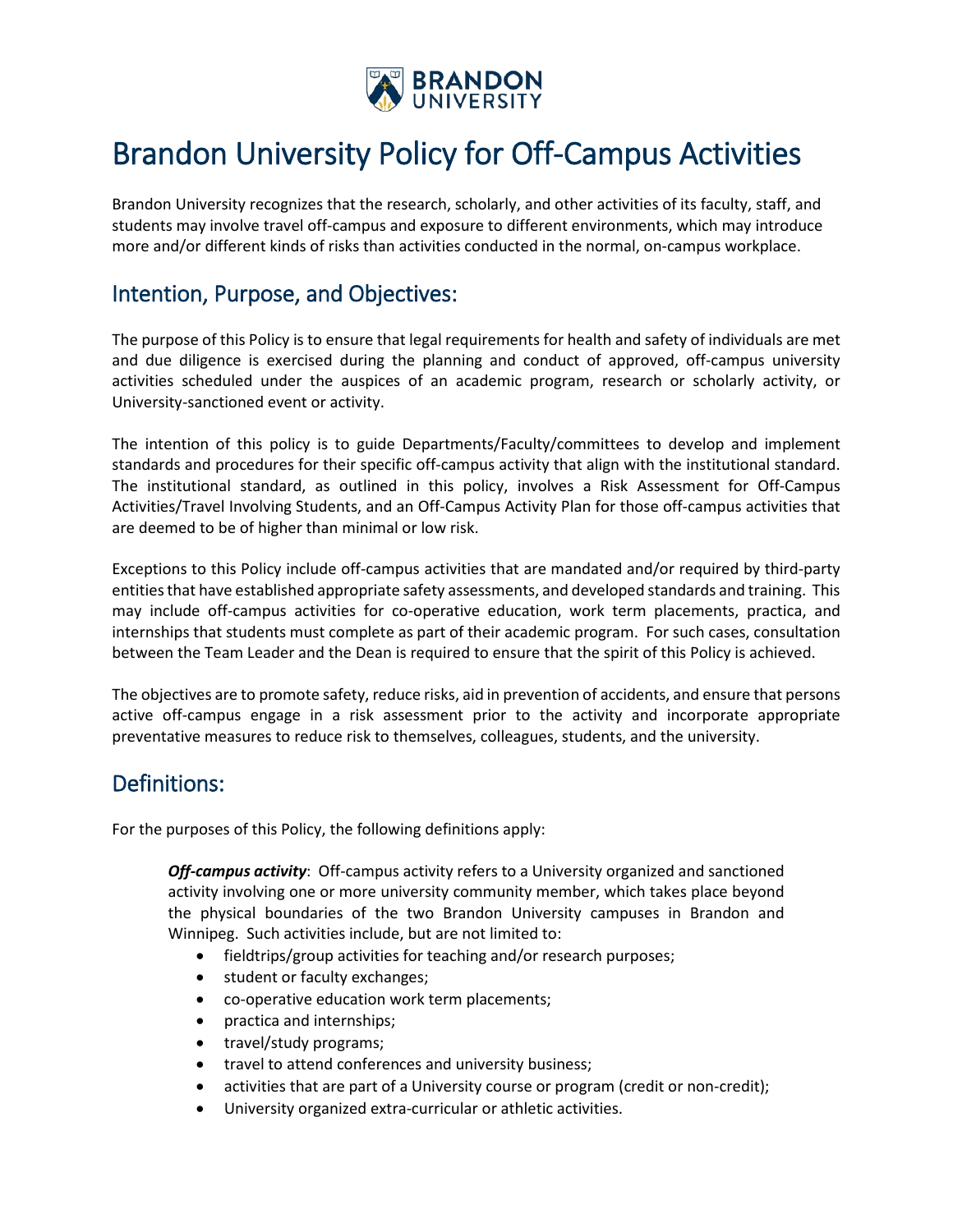*Remote off-campus activities:* Remote off-campus activity refers to any off-campus activity, including fieldwork or field schools, carried out in a location where it is difficult to summon help, and is separated by significant time or distance from emergency or medical assistance. Examples include a location with limited or no telephone or radio communications; emergency or medical assistance is more than 1 hour away; or areas with limited traffic, open waters, dense vegetation, and/or other topographic features, which make it difficult to obtain assistance.

*Risk*:Risk refers to the reasonable or likely chance of something happening during a planned activity/event that may have an adverse impact on the health or safety of individuals involved. While conducting off-campus activities has many advantages, carrying out some types of field activities may come with hazards and risks. These risks are generally related, but not limited to:

- Physical hazards: Unsafe situations that can cause injury or illness to the student or others;
- Technological/Social Hazards: Situations generated by technological failures and breakdown in social order. Associated risk to off-campus activities include communication systems failure, financial systems failure, wars/civil unrest/terrorism, industrial/structural/transportation accidents.
- Environmental hazards: Extreme weather conditions, high elevation, dangerous flora or fauna;
- Equipment hazards: Moving parts, electrical currents, flying particles, heavy objects;
- Chemical hazards: Use of hazardous materials such as toxic, explosive, flammable or corrosive chemicals;
- Ergonomic injuries: Stress or strain from excessive physical activity or repetitive motion;
- Biological hazards: Exposure to biological agents or disease, or disease carrying animals;
- Personal Safety: Working with populations or in areas that are more prone to criminal activity;
- Transportation: Car accidents, vehicle damage, stranding;
- Financial: Accidents or injuries may expose students to excessive medical or rescue costs;
- Emotional: Exposure to disturbing situations that may cause lasting emotional harm.

*Team leader*:Team leader refers to the appointed or assigned individual(s) who oversee(s) the off-campus activity from start to completion. They are responsible for the overall organization of the activity, including planning and logistics, training team members/participants, providing guidance and instruction, and ensuring safety is considered at each step. A typical example is the course instructor or assigned faculty member.

*University community*: University community includes all Brandon University faculty, staff, affiliates, and students while such individuals are acting in a capacity related to their role at the university, whether or not it is on University property.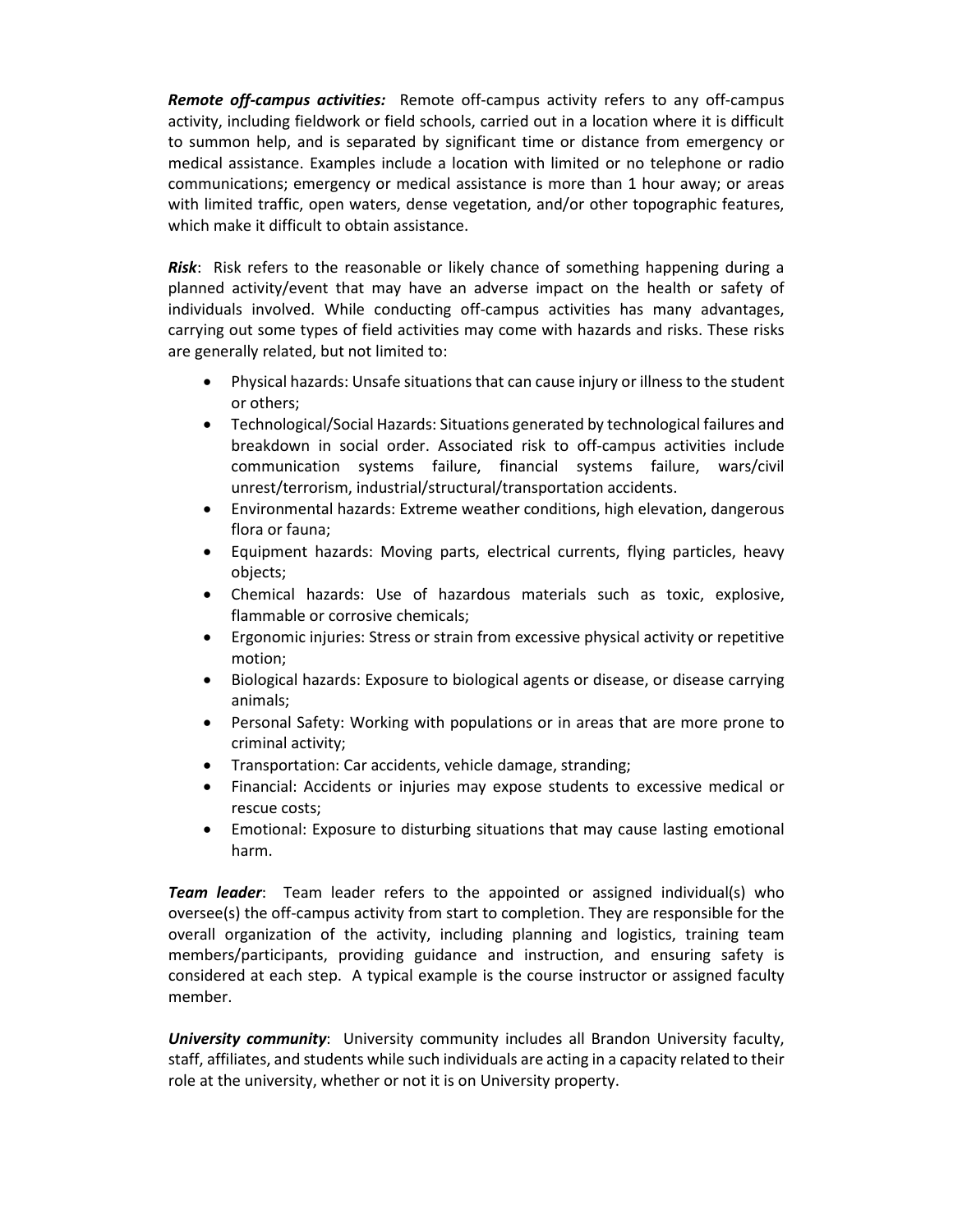### Scope:

Brandon University will take reasonable steps to promote and support the health, safety, and security of participants in off-campus activities and travel. Faculties, Departments, Units, and individual travelers share responsibility with the University to assess and manage the risk of University-sanctioned off-campus activities and travel, particularly when students are involved.

The University respects the independence of faculty, postdoctoral fellows and staff in planning and undertaking their own individual off-campus and travel activities. These individuals are responsible for informing themselves of the risks associated with their individual travel and managing them accordingly.

This Policy, although focusing mainly on students, applies to University community members who are involved with any approved off-campus activity that falls under the auspices of an academic program, research or scholarly activity, or University-sanctioned event or activity. The key persons involved in ensuring the safety of those engaged in an off-campus activity may include the Deans, Directors, Unit Heads, Instructors, Principal Investigators, Team Leaders, and Team Members (who may be employees or students). Consultation with the Brandon University Safety and Health Advisor (or designate) may also be appropriate and recommended.

This Policy does not cover activities over which the University exercises no control and for which it can therefore take no responsibility. Specifically, among others, it does not cover:

- external activities (including consulting) undertaken by faculty, staff, or students that are not part of the individual's employment responsibilities or academic program at the university. This includes "Own Account Work" as per the Brandon University Faculty Association Collective Agreement;
- activities organized exclusively by students or student groups without expressed approval, sanction, or funding from the university;
- travel or activities of any person who is not a university community member as defined in this policy (e.g., a person accompanying a university community member traveling to attend a conference would not be considered an authorized volunteer because the accompanying individual is not traveling for the purpose of participating in the off-campus activity [the conference]);
- personal travel undertaken before or after an off-campus university activity concludes.

### Designated Responsibility:

### Brandon University Community Member Responsibilities:

Brandon University community members shall take reasonable steps to familiarize themselves with the risks of the off-campus activity and will consult and seek the expertise of others to address risks that fall outside their own areas of knowledge. All university community members are responsible to prepare themselves in advance for off -campus activities in which they intend to participate, comply with all safety regulations, and to conduct themselves in a safe manner while engaging in the off-campus activity.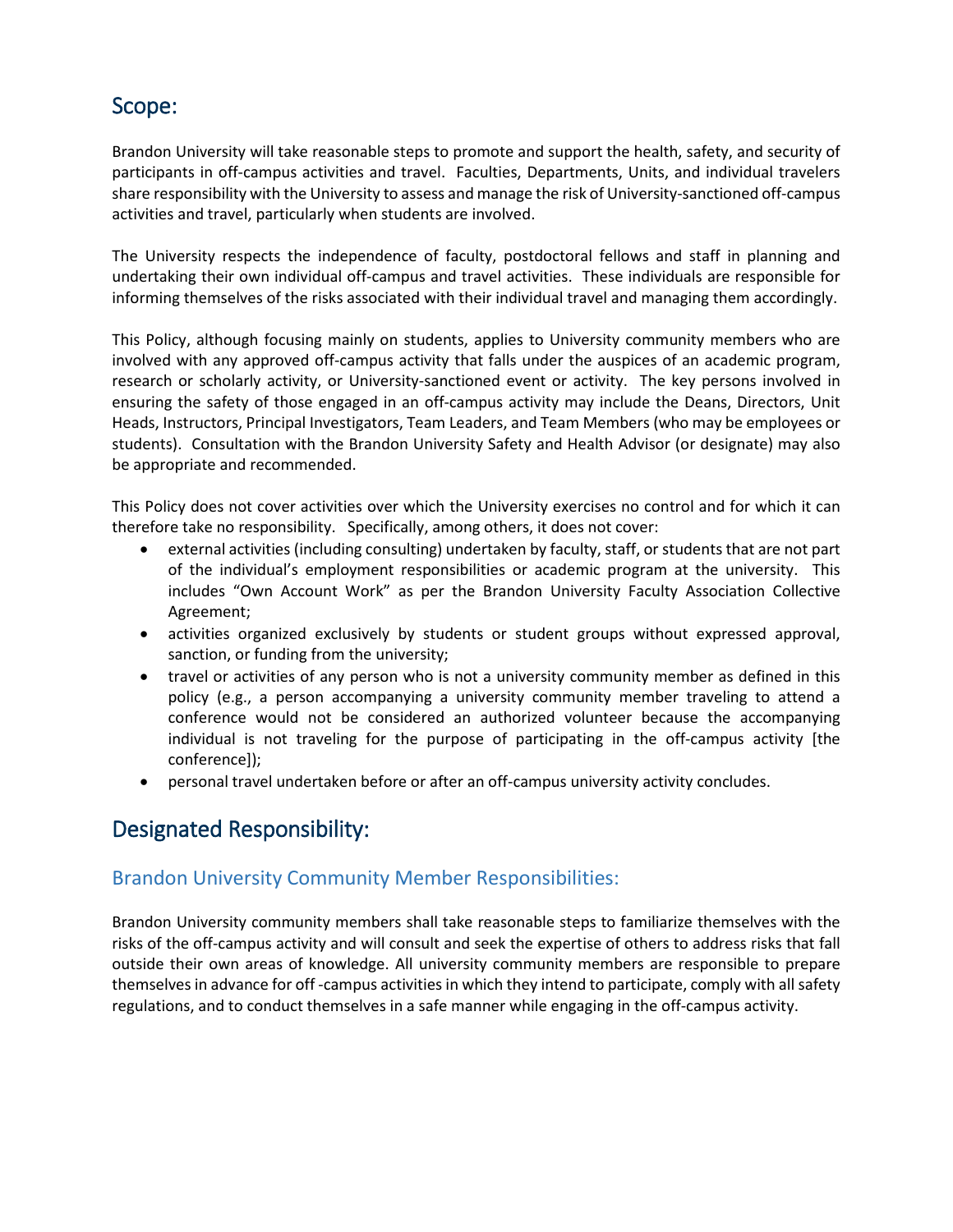### Team Leader Responsibilities:

The Team Leader(s) is responsible for conducting a risk assessment prior to all organized off-campus activities, and creating an Off-campus Activity Plan for activities categorized as moderate and high risk, as per the policies and procedures established by the applicable Faculty/Department/Unit/Committee. For those areas that do not have such an established policy and process, the following procedures shall be implemented:

- 1. Conduct a risk assessment prior to all organized off-campus activities to determine the level of risk using the *Risk Assessment for Off-campus Activities/Travel Involving Students*.
	- a. Consider the people participating, activities involved, and location of the off-campus activity.
	- b. Identify any special requirements for participation in the activity including special skills, fitness certification, or training requirements, as well as any hazards or dangers that might affect the health and safety of participants. Create a mechanism for participants to selfidentify special disabilities, needs or concerns that may need to be accommodated. Please see Appendix 4 for *Location Safety Considerations*, including international travel.
- 2. Create an *Off-campus Activity Plan* for activities categorized as moderate and high risk that includes the following:
	- *i.* Specific safety procedures to appropriately and adequately address the identified risks.
		- Outline how participants will be adequately/appropriately equipped for any reasonable/likely condition that may arise.
		- Identify the appropriate safety equipment that will be used/accessible, and include the safety procedures and medical precautions, as applicable.
		- Identify special clothing or personal equipment that may be needed because of weather or other conditions.
		- Outline the safe practices that will be implemented by taking all reasonable care in the circumstances to protect the health and safety of participants.
	- *ii.* Where applicable, the arrangements to be made for appropriate transportation to and from the location of the off-campus activity.
	- *iii.* The level of training and orientation necessary, and the method to document that training has been conducted and completed.
	- *iv.* The plan for emergencies such as theft, illness, vehicle emergency, weather delays, student misconduct or threats to the safety of the student(s) or others.
	- *v.* The mechanism for each participant to complete and sign the *Off-campus Waiver Form* (see Appendix 1), the *Student Emergency Information Form* (see Appendix 2) and the *Brandon University Off-campus Student Travel Information Form* (see Appendix 3).
	- *vi.* For activities included in a course, the statement that will be included in the syllabus that there is an outside-the-classroom activity and/or campus travel involved.
- 3. Submit a copy of the *Off-campus Activity Plan* (for moderate and high risk activities) to the applicable Dean/Unit Head for approval at least 10 days prior to the activity.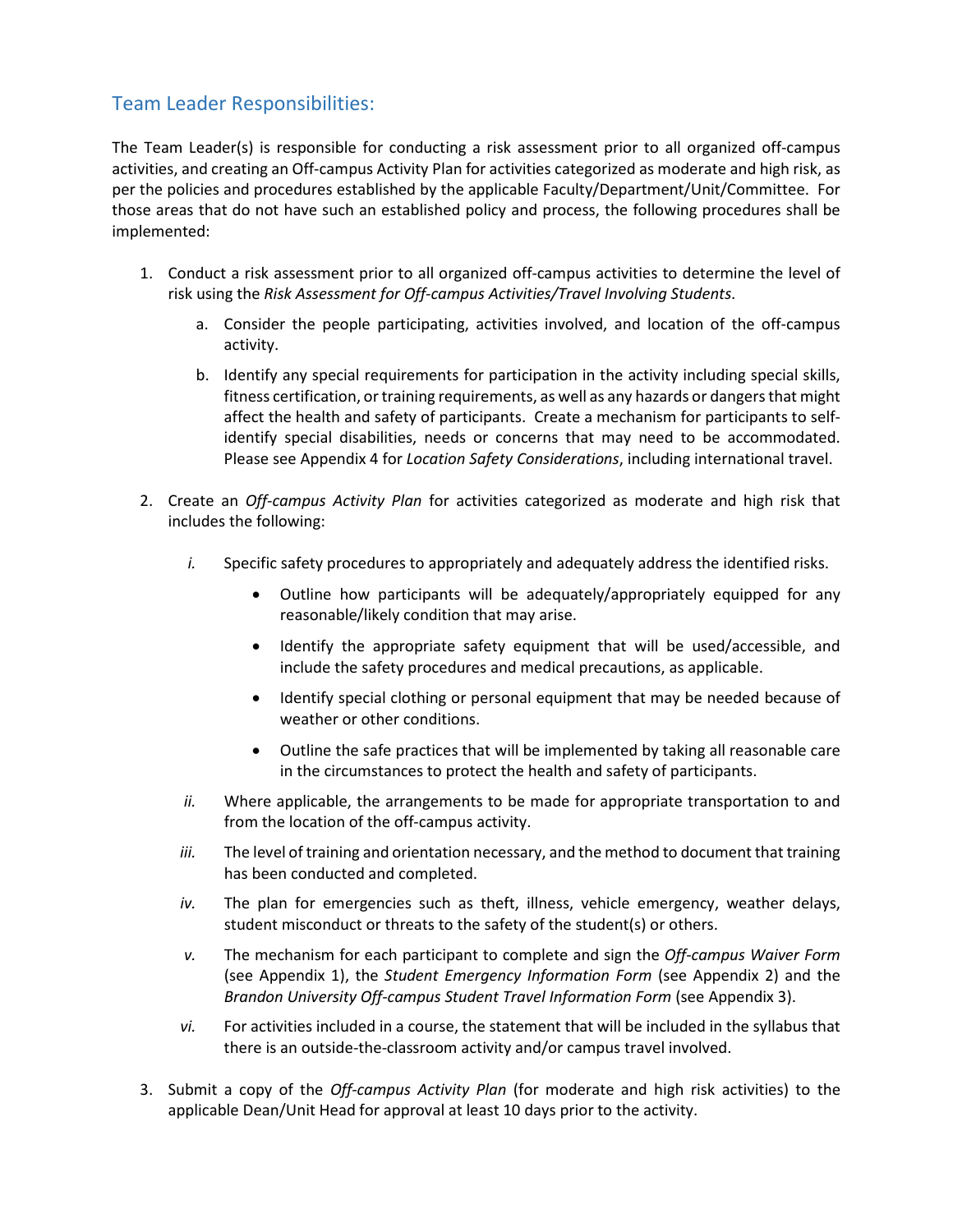- 4. Keep a copy of the approved *Off-campus Activity Plan* (for moderate and high risk activities) on file, and on their person while in the field.
- 5. Ensure that each participant has received and is familiar with the *Off-Campus Activity Plan* (for moderate and high risk activities) and is made aware of any specific requirements that must be met for participation prior to the activity.
- 6. Address or resolve any safety concern that arises during the off-campus activity. Report substandard conditions or procedures to the Dean and the Safety and Health Advisor (or designate).
- 7. Report all safety incidents to the Dean/Director/Unit Head and to the University Safety and Health Office for investigation and action to prevent a recurrence.

Other resource documents:

- Appendix 4 Location Safety Considerations
- Appendix 5 General Safety and Use of Equipment
- Appendix 6 Travel Health and Immunization Guidelines
- Appendix 7 Manitoba Health Coverage while Outside of Manitoba and/or Canada
- Appendix 8 Insurance Coverage
- Appendix 9 Continuance of University Benefit Plan Coverage while on Research and Study Experience
- Appendix 10 Department of Foreign Affairs Travel Advisory Reports
- Appendix 11 First Aid Requirements

### Deans and/or Directors Responsibilities:

- 1. Ensure that a Risk Assessment is completed by the Team Leader, and there is agreement between the Dean/Director and the Team Leader on the Level of Risk assigned. In cases of disagreement, or where assistance is required in assessing risk, the Safety and Health Advisor (or designate) shall be consulted.
- 2. Review and approve the *Off-campus Activity Plan* created by the Team Member for off-campus activities involving moderate or high risk activities, including specific safety procedures to adequately address the identified risks. Retain a copy of the approved *Off-Campus Activity Plans* for a period of three (3) years.
- 3. When students are involved, the Dean/Director, in consultation with senior administration, may cancel any off-campus activity or travel if they believe the risks are unacceptable or unwarranted and cannot be reasonable managed. The Dean/Director may also recall students from their off-campus activity or travel based on an assessment of risk to their safety and health, for example if there is an unexpected or unanticipated event. Students who do not wish to comply with a cancellation or recall of this nature will be considered to be on personal travel and may be denied access to University assistance. This does not apply to students who are unable to comply due to reasons beyond their control.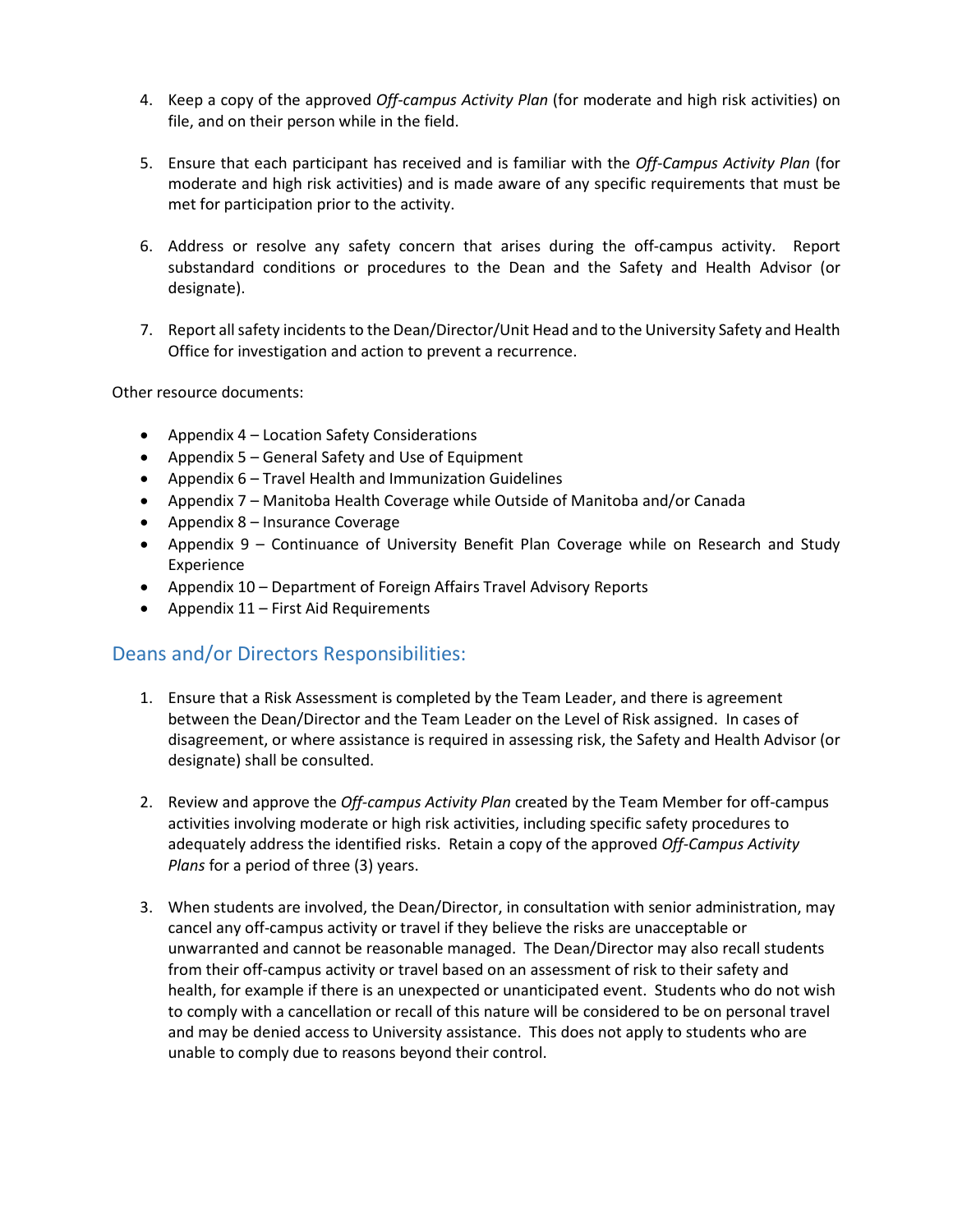### Participants Responsibilities:

- 1. Comply with the requirements of *Brandon University Policy for Off-campus Activities.*
- 2. Follow the *Off-campus Activity Plan*.
- 3. Participate in safe activities only. Any participant engaged in off-campus activities has a duty to refuse at any time to participate in any activity which they feel may endanger their health or safety, or that of another person.
- 4. Complete necessary and required training. Be aware of hazards and risks specific to their activity and location, and be equipped with all the necessary tools and equipment.
- 5. Use appropriate personal protective equipment where applicable and/or required.
- 6. Provide evidence of adequate health insurance coverage.
- 7. Immediately report all hazards to the Team Leader.
- 8. Ensure that all incidents are reported to the Team Leader, and take action to prevent a recurrence.

### Brandon University Workplace Health and Safety Responsibilities:

By way of the Safety and Health Advisor (or designate):

- 1. Provide expertise and advice to all levels of management, employees and students on matters pertaining to travel and off-campus activities.
- 2. Receive, review, and investigate all incidents related to travel and off-campus activities and provide recommendations of corrective action.
- 3. Ensure that this Policy is kept current with legislative health and safety requirements.

### Risk Assessment for Off-campus Activities/Travel Involving Students

When completing the *Risk Assessment for Off-campus Activities/Travel Including Students*, team leaders are encouraged to consider the reasonable and likely hazard and risks associated with the off-campus activity/travel.

|                                   | Degree of risk                                      | <b>Description</b>                                                                                     | <b>Examples</b>                                                                 | <b>Action</b>                                                                                                                                                                                                       | Approval                           |
|-----------------------------------|-----------------------------------------------------|--------------------------------------------------------------------------------------------------------|---------------------------------------------------------------------------------|---------------------------------------------------------------------------------------------------------------------------------------------------------------------------------------------------------------------|------------------------------------|
| Low<br>$\ddot{ }$<br><b>LEVEL</b> | There is minimal<br>threat to health<br>and safety. | The potential risks<br>are no greater<br>than those<br>encountered in<br>ordinary daily<br>activities. | Travel to<br>meetings,<br>conferences,<br>practicums, and<br>local site visits. | Take reasonable measures to<br>mitigate possible hazards.<br>Off-campus Student Travel<br>٠<br>Information Form (Appendix 3) is<br>required when the activity requires<br>vehicular travel outside the<br>province. | Prior approval<br>is not required. |
|                                   |                                                     |                                                                                                        |                                                                                 | No Off-campus Activity Plan is<br>required                                                                                                                                                                          |                                    |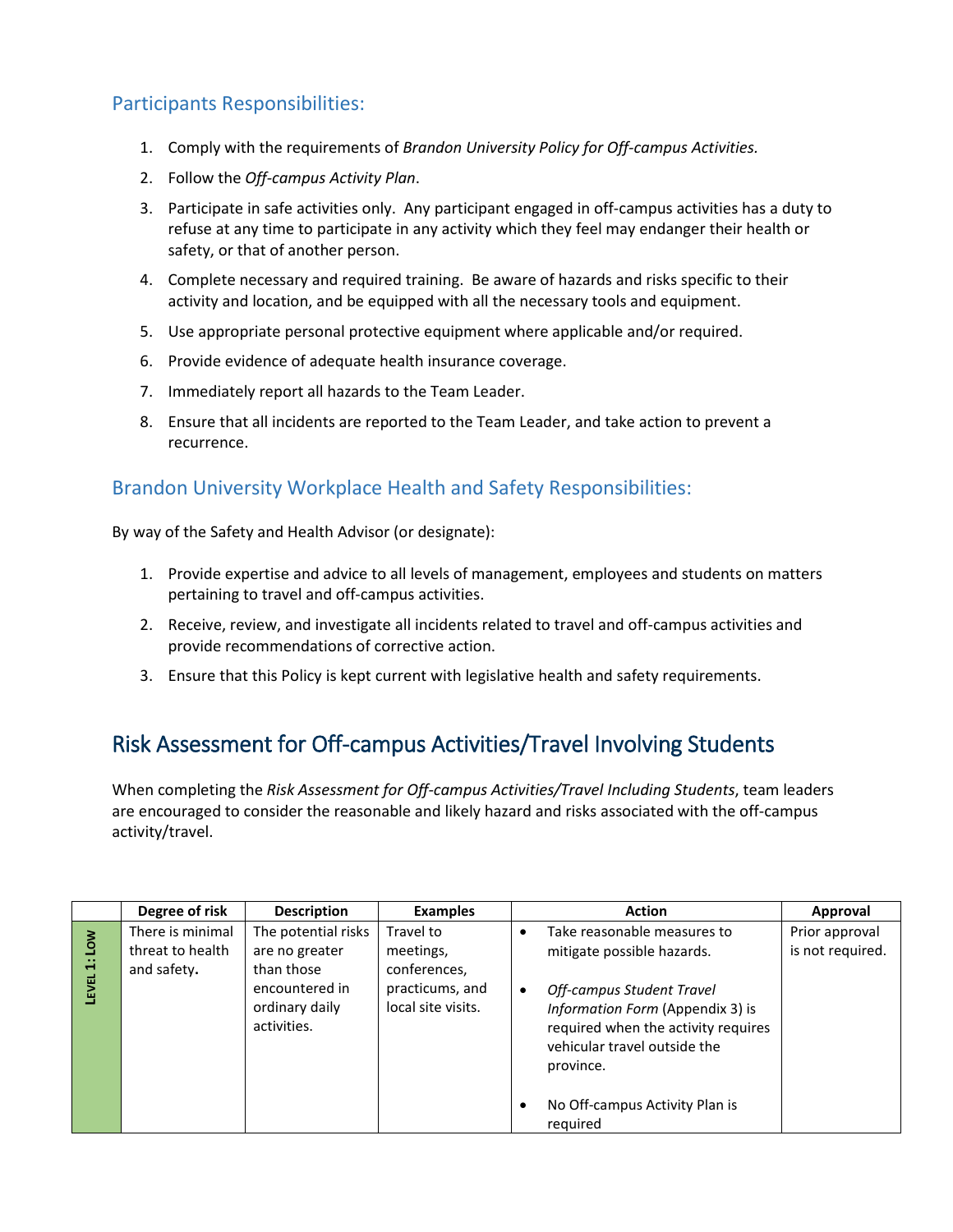|                   | Degree of risk   | <b>Description</b>                | <b>Examples</b>                  | <b>Action</b>                                                                                                                                                                                                                                                                                                                                                                                                         | Approval       |
|-------------------|------------------|-----------------------------------|----------------------------------|-----------------------------------------------------------------------------------------------------------------------------------------------------------------------------------------------------------------------------------------------------------------------------------------------------------------------------------------------------------------------------------------------------------------------|----------------|
| LEVEL 2: MODERATE | The activity has | The level of risk is              | Off-campus                       | The Team Leader develops an Off-<br>$\bullet$                                                                                                                                                                                                                                                                                                                                                                         | The Dean or    |
|                   | the potential to | higher than that                  | research activities              | campus Activity Plan.                                                                                                                                                                                                                                                                                                                                                                                                 | Unit head      |
|                   | cause minor to   | in everyday life,                 | and field schools                |                                                                                                                                                                                                                                                                                                                                                                                                                       | approves the   |
|                   | moderate harm.   | but potential                     | out of town,                     | Off-campus Activities Waiver Form<br>$\bullet$                                                                                                                                                                                                                                                                                                                                                                        | activity plan. |
|                   |                  | threats are easily                | extended travel.                 | (Appendix 1) is signed by all                                                                                                                                                                                                                                                                                                                                                                                         |                |
|                   |                  | mitigated.                        |                                  | student participants.                                                                                                                                                                                                                                                                                                                                                                                                 |                |
|                   |                  |                                   |                                  | <b>Student Emergency Information</b><br>$\bullet$<br>Form (Appendix 2) is completed by<br>all student participants. The Team<br>Leader keeps this confidential<br>information on file.<br><b>Brandon University Off-campus</b><br>$\bullet$<br><b>Student Travel Information Form</b><br>(Appendix 3) is completed by all<br>student participants. The Team<br>Leader keeps this confidential<br>information on file. |                |
|                   |                  |                                   |                                  | Applicable training, as required, is<br>$\bullet$<br>completed and documented.                                                                                                                                                                                                                                                                                                                                        |                |
|                   | The activity has | The activity                      | Off-campus                       | The Team Leader develops an Off-<br>$\bullet$                                                                                                                                                                                                                                                                                                                                                                         | The Dean or    |
| LEVEL 3: HIGH     | the potential to | involves                          | activities and                   | campus Activity Plan.                                                                                                                                                                                                                                                                                                                                                                                                 | Unit head      |
|                   | result in severe | substantial risk to               | fieldwork in                     |                                                                                                                                                                                                                                                                                                                                                                                                                       | approves the   |
|                   | harm or death.   | participants that                 | remote areas                     | Off-campus Activities Waiver Form<br>$\bullet$                                                                                                                                                                                                                                                                                                                                                                        | activity plan. |
|                   |                  | can be minimized                  | (remote off-                     | (Appendix 1) is signed by all                                                                                                                                                                                                                                                                                                                                                                                         |                |
|                   |                  | through planning<br>and training. | campus activity),<br>in the near | student participants.                                                                                                                                                                                                                                                                                                                                                                                                 |                |
|                   |                  |                                   | vicinity of                      | <b>Student Emergency Information</b><br>$\bullet$                                                                                                                                                                                                                                                                                                                                                                     |                |
|                   |                  |                                   | dangerous                        | Form (Appendix 2) is completed by                                                                                                                                                                                                                                                                                                                                                                                     |                |
|                   |                  |                                   | wildlife, in                     | all student participants. The Team                                                                                                                                                                                                                                                                                                                                                                                    |                |
|                   |                  |                                   | dangerous                        | Leader keeps this confidential                                                                                                                                                                                                                                                                                                                                                                                        |                |
|                   |                  |                                   | environmental                    | information on file.                                                                                                                                                                                                                                                                                                                                                                                                  |                |
|                   |                  |                                   | conditions,                      |                                                                                                                                                                                                                                                                                                                                                                                                                       |                |
|                   |                  |                                   | and/or in<br>dangerous and       | <b>Brandon University Off-campus</b><br>$\bullet$                                                                                                                                                                                                                                                                                                                                                                     |                |
|                   |                  |                                   | unstable                         | <b>Student Travel Information Form</b><br>(Appendix 3) is completed by all                                                                                                                                                                                                                                                                                                                                            |                |
|                   |                  |                                   | jurisdictions.                   | student participants. The Team                                                                                                                                                                                                                                                                                                                                                                                        |                |
|                   |                  |                                   |                                  | Leader keeps this confidential                                                                                                                                                                                                                                                                                                                                                                                        |                |
|                   |                  |                                   |                                  | information on file.                                                                                                                                                                                                                                                                                                                                                                                                  |                |
|                   |                  |                                   |                                  |                                                                                                                                                                                                                                                                                                                                                                                                                       |                |
|                   |                  |                                   |                                  | Applicable training, as required, is<br>$\bullet$<br>completed and documented.                                                                                                                                                                                                                                                                                                                                        |                |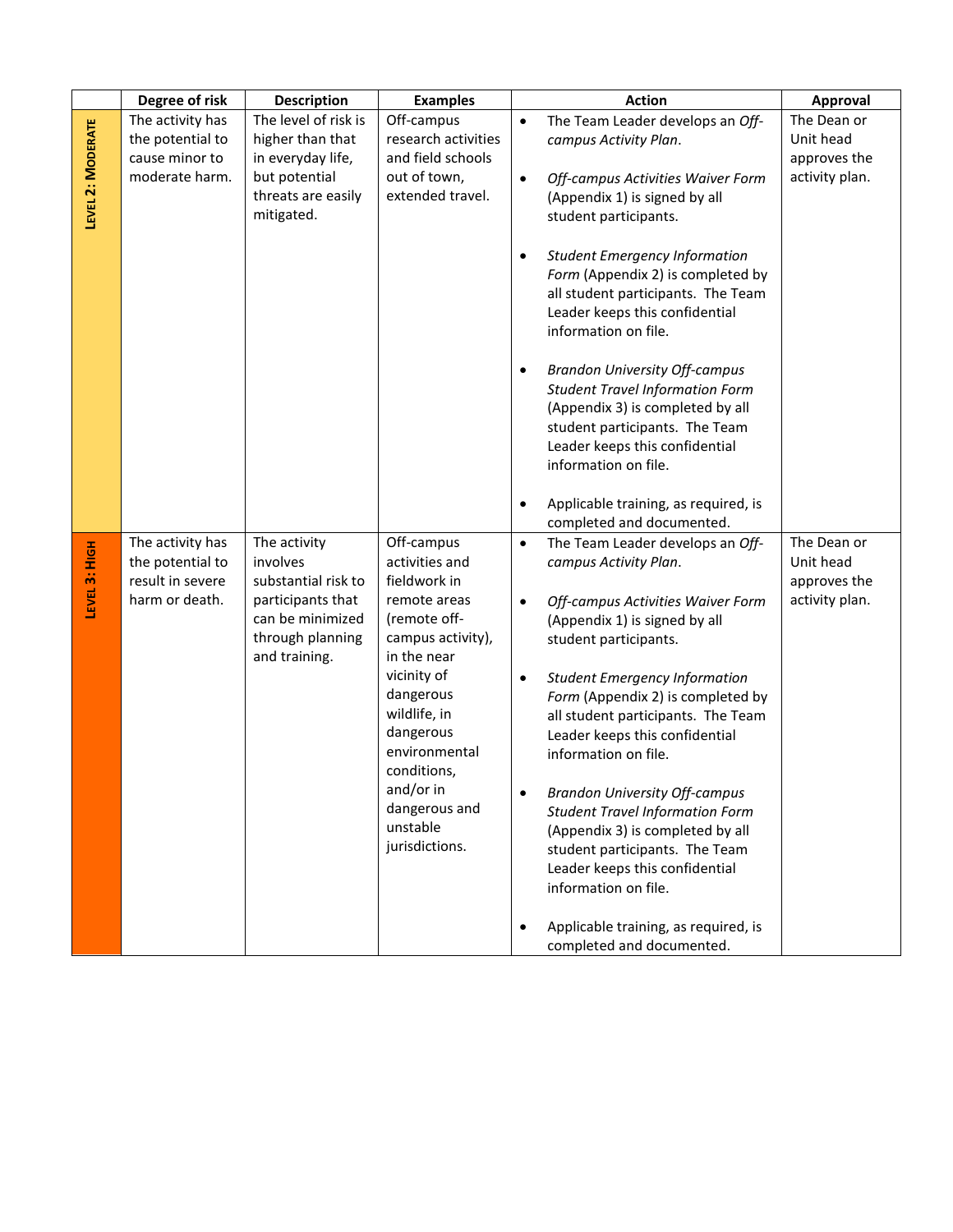## Off-campus Activities Waiver Form, Student Emergency Information Form, and Brandon University Off-Campus Student Travel Information Form

Off-campus activities are often outside the sphere of influence of the University and because the conditions can be highly variable, the University requires students to complete and sign the *Off-campus Activities Waiver Form* (Appendix 1), the *Student Emergency Information Form* (Appendix 2), and *the Brandon University Off-Campus Student Travel Information Form* (Appendix 3), for moderate and high risk off-campus activities/student travel. The forms indicate the student has completed the appropriate due diligence, understands and accepts the risks they are entering into as a result of the off-campus activity, and will not hold the University liable in the event of an incident while away from the University. For offcampus activities that are deemed to be minimal or low risk, the University requires the student to complete and sign the *Brandon University Off-campus Student Travel Information Form* (appendix 3) only.

### **Compliance**

Compliance with this policy is essential and required to demonstrate due diligence, to reduce risks, to aid in incident prevention and to respond appropriately to unexpected incidents. Violations of this policy may place the University, students, employees and/or volunteers at significant risk and are subject to appropriate corrective administrative or academic measures.

The Brandon University Policy for Off-campus Activities and related procedures are not intended to limit or amend provisions of any collective agreement, or any other contractual agreement entered into by the university, university employees or student groups.

The Policy is designed to complement related Brandon University and Canadian Federal policies, including (but not limited to):

- Brandon University Working Alone Policy [https://www.brandonu.ca/vp-finance/files/Working-](https://www.brandonu.ca/vp-finance/files/Working-Alone-December-5-2018.pdf)[Alone-December-5-2018.pdf](https://www.brandonu.ca/vp-finance/files/Working-Alone-December-5-2018.pdf)
- Brandon University Safety and Health Policy [https://www.brandonu.ca/governors/files/Safety](https://www.brandonu.ca/governors/files/Safety-and-Health-Policy.pdf)[and-Health-Policy.pdf](https://www.brandonu.ca/governors/files/Safety-and-Health-Policy.pdf)
- Canadian Government Risk Level and Travel Advisory <https://travel.gc.ca/travelling/advisories/risk-levels-and-travel-advisories>

*Approved – Senate Research Committee – February 16, 2022 Approved – Brandon University Senate – March 15, 2022*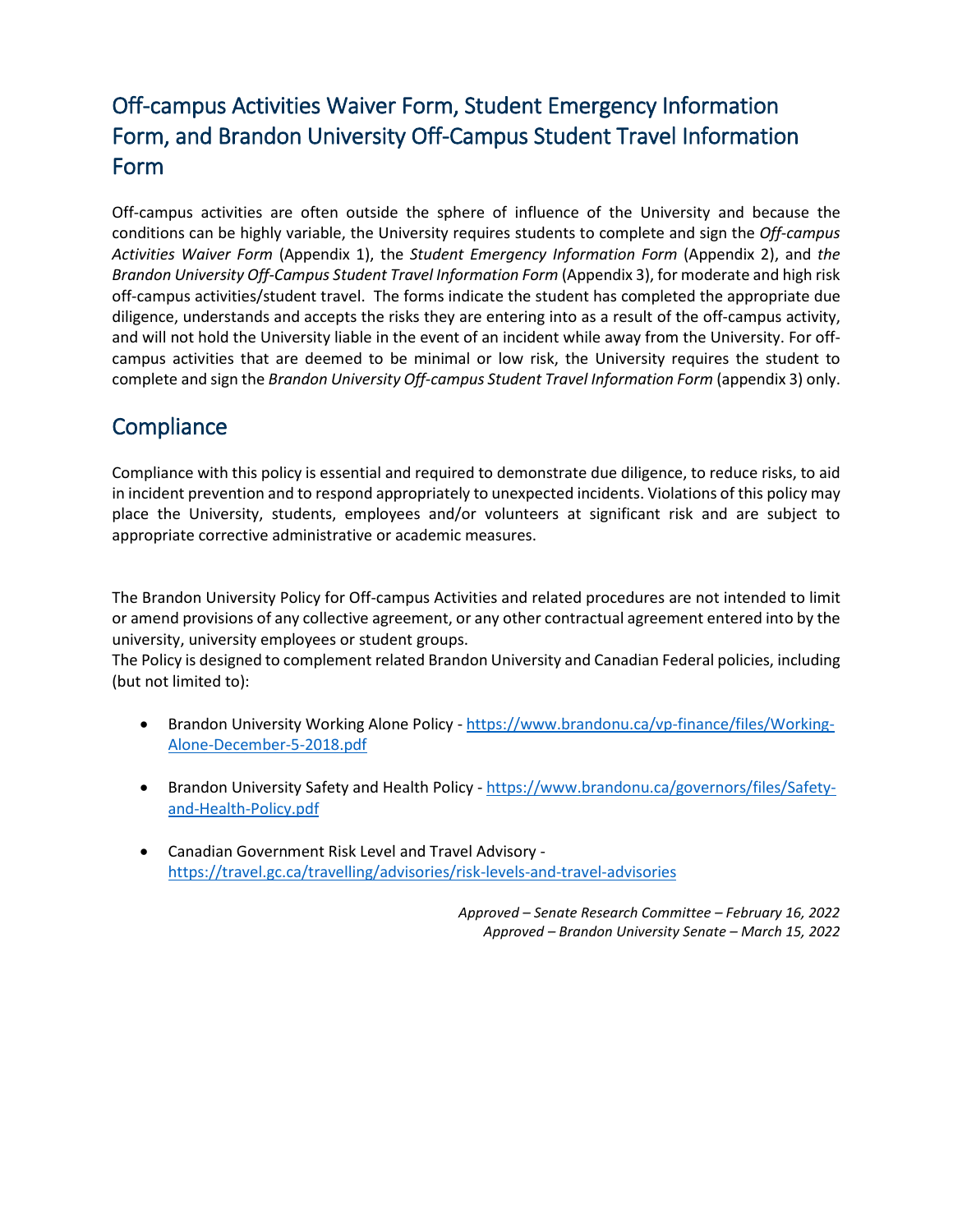## Off-campus Activities Waiver Form

I, \_\_\_\_\_\_\_\_\_\_\_\_\_\_\_\_\_\_\_\_\_\_\_\_\_\_\_\_\_\_\_\_\_\_\_\_\_\_\_\_, recognize that I will be involved in one or more offcampus activities as part of  $($ list the course number or identify the research/scholarly activity, or University-sanctioned even/activity).

being a registered student of the following course: (use course abbreviation). I am aware that participation in any such off-campus activities and/or travel includes a variety of risks, hazards and conditions, including but not limited to personal injury, death, property damage or other loss, of any nature whatsoever and howsoever caused, resulting from, arising in connection with or otherwise related to the above-mentioned off-campus activities. Conditions may include, but are not limited to, travelling and commuting, uneven terrain, changeable weather conditions including heat, cold and wetness, animal and plant life, exposure to laboratory chemicals and lab equipment that may have hot surfaces.

Please note: All University students must be covered by a provincial health care plan, the BUSU Health Plan or an approved equivalent plan. This provides coverage for physician and hospital expenses up to the varied maxima of these plans.

I acknowledge that:

- I have read the Off-campus Activity Plan pertaining to this activity;
- I have had the opportunity of asking further questions of my instructor;
- I am expected to abide by the policies, procedures and practices of the university/agency/location where I am studying/working/visiting; as such, I will respect the policies of the University, in particular with regard to the Student Non-Academic Misconduct Policy
- I am solely responsible for all expenses (accommodation, food, personal expenses, phone/fax/email) relating to my stay at the university/agency/location, unless otherwise arranged;
- I have informed my designated emergency contact (as per the attached Emergency Information Form) regarding all aspects of this program, including the nature of possible risks.

#### DISCLAIMER

I understand that the University is not responsible for any death, injury, loss or damage of any kind suffered by myself or any other person while participating in any of the above-mentioned activities and I agree to waive any and all claims and/or actions against the University and any of its governors, officers, employees and other representatives. I am aware of, freely accept and fully assume all abovementioned risks, hazards and conditions. I further acknowledge that the University cannot guarantee my health or safety. I voluntarily agree to participate in the above-mentioned activities.

| Signature | . |
|-----------|---|
|           |   |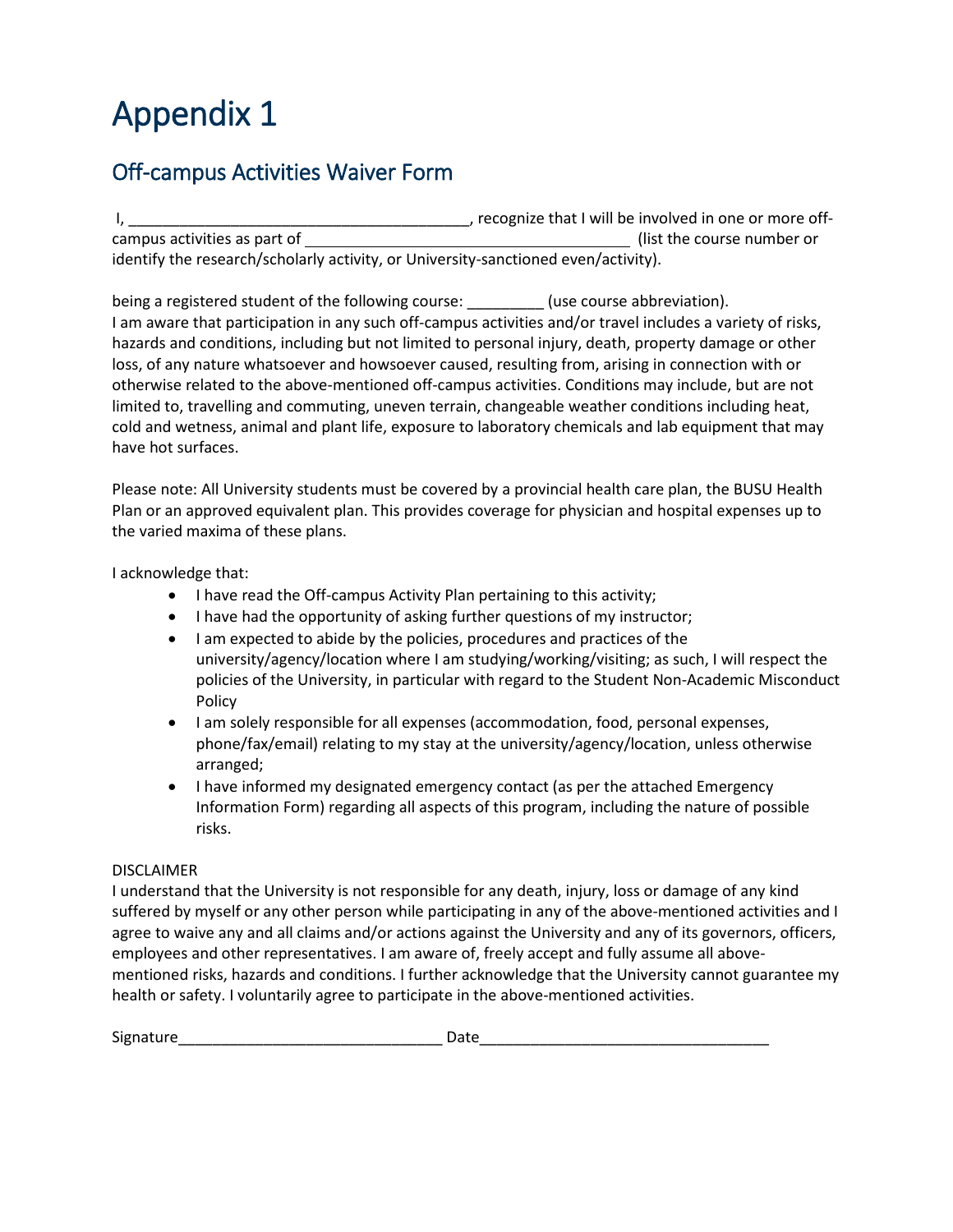## Student Emergency Information Form - CONFIDENTIAL

(for use by Department or Unit Head/Dean at Brandon University)

STUDENT NAME & ID#:

ACADEMIC PROG./DEPT, and COURSE NAME and # if applicable.:

EMAIL: PASSPORT NUMBER & ISSUING COUNTRY: DEPARTURE DATE:

RETURN DATE:

PERSONAL INFORMATION

*Please ensure that your EMERGENCY CONTACT has copies of your personal information including passport, medical/travel insurance coverage, blood type and any information such as allergies, drug sensitivities, regular medications and other information (e.g., medical condition) that might be of significance to the university, a physician or hospital treating you in any emergency situation.*

*I have fully informed the Emergency Contact regarding all aspects of my travel, including the nature of possible risks. Student guarantees that, medical insurance is in force for the duration of the off-campus program, and in the case of an Emergency, consents to the release of personal information.* 

| <b>EMERGENCY CONTACT</b>       |       | Give the name and address of a designated person who can be reached on your behalf in an emergency. |
|--------------------------------|-------|-----------------------------------------------------------------------------------------------------|
|                                |       |                                                                                                     |
|                                |       |                                                                                                     |
| PHONE Home <b>Example 2006</b> |       | Business ________________________                                                                   |
|                                | Email |                                                                                                     |

*Student shall retain copy until they return to campus and is responsible for returning signed form prior to departure to their advisor and (for international locations) to the appropriate Dean/Director.*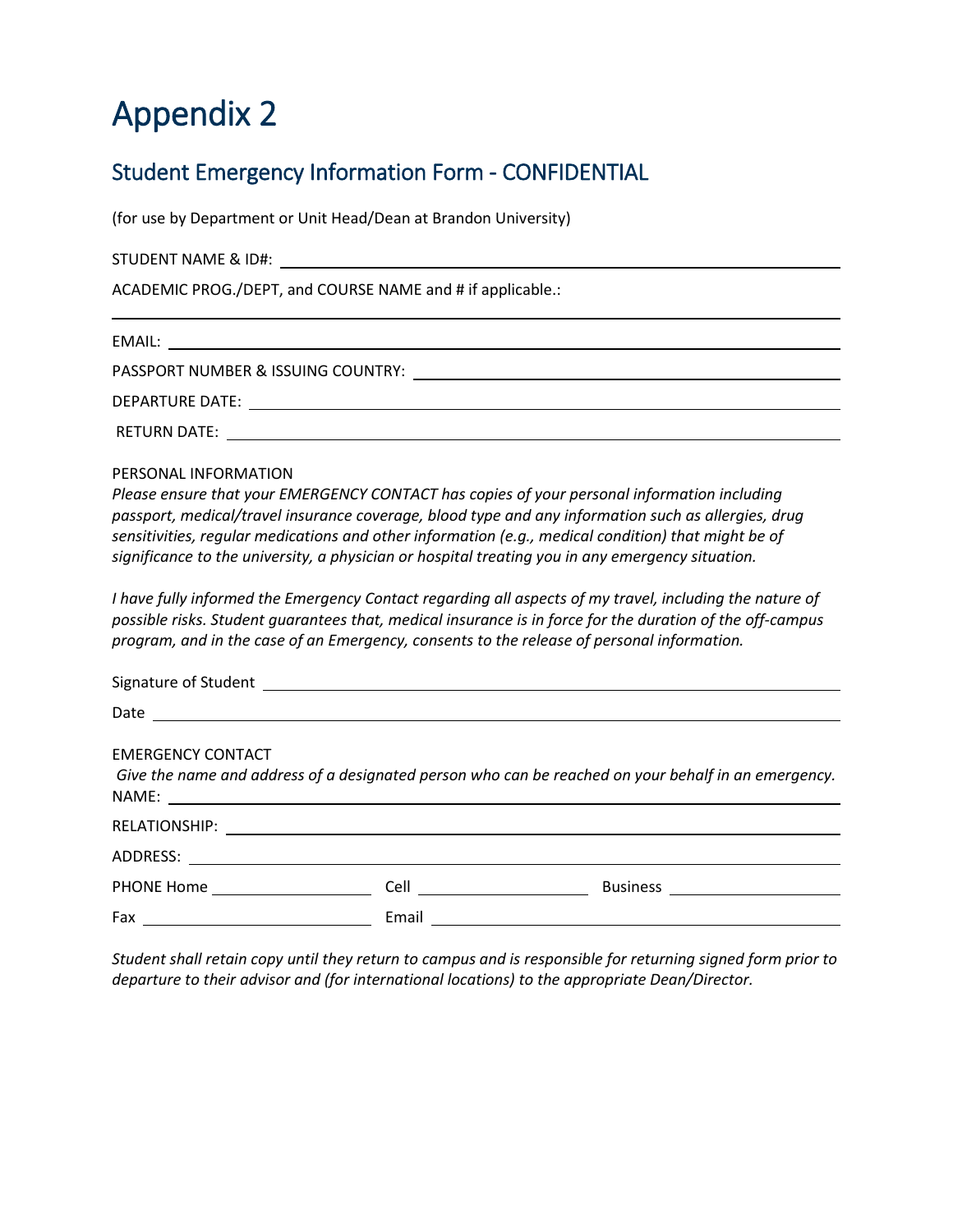## Brandon University Off-campus Student Travel Information Form

| <b>MEDICAL EMERGENCY INFORMATION</b>                                              |  |  |  |  |
|-----------------------------------------------------------------------------------|--|--|--|--|
| <b>Medical Conditions or Health Issues</b>                                        |  |  |  |  |
|                                                                                   |  |  |  |  |
|                                                                                   |  |  |  |  |
| Emergency Medications (eg Epi-pen, insulin etc.)                                  |  |  |  |  |
|                                                                                   |  |  |  |  |
|                                                                                   |  |  |  |  |
|                                                                                   |  |  |  |  |
|                                                                                   |  |  |  |  |
|                                                                                   |  |  |  |  |
| <b>TRAVEL INFORMATION</b>                                                         |  |  |  |  |
|                                                                                   |  |  |  |  |
|                                                                                   |  |  |  |  |
| Name of Course/Research Project/Conference/Field Trip ___________________________ |  |  |  |  |
|                                                                                   |  |  |  |  |
|                                                                                   |  |  |  |  |
| Name of Off-campus activity Team Leader/Supervisor ______________________________ |  |  |  |  |
| <b>Participant Signature</b>                                                      |  |  |  |  |

*All information will remain confidential and will be used for emergency purposes only. Forms will be completed and collected before trip departure by the Faculty Member/Team Leader/Supervisor and held by an Academic Dean or Unit Director as appropriate.*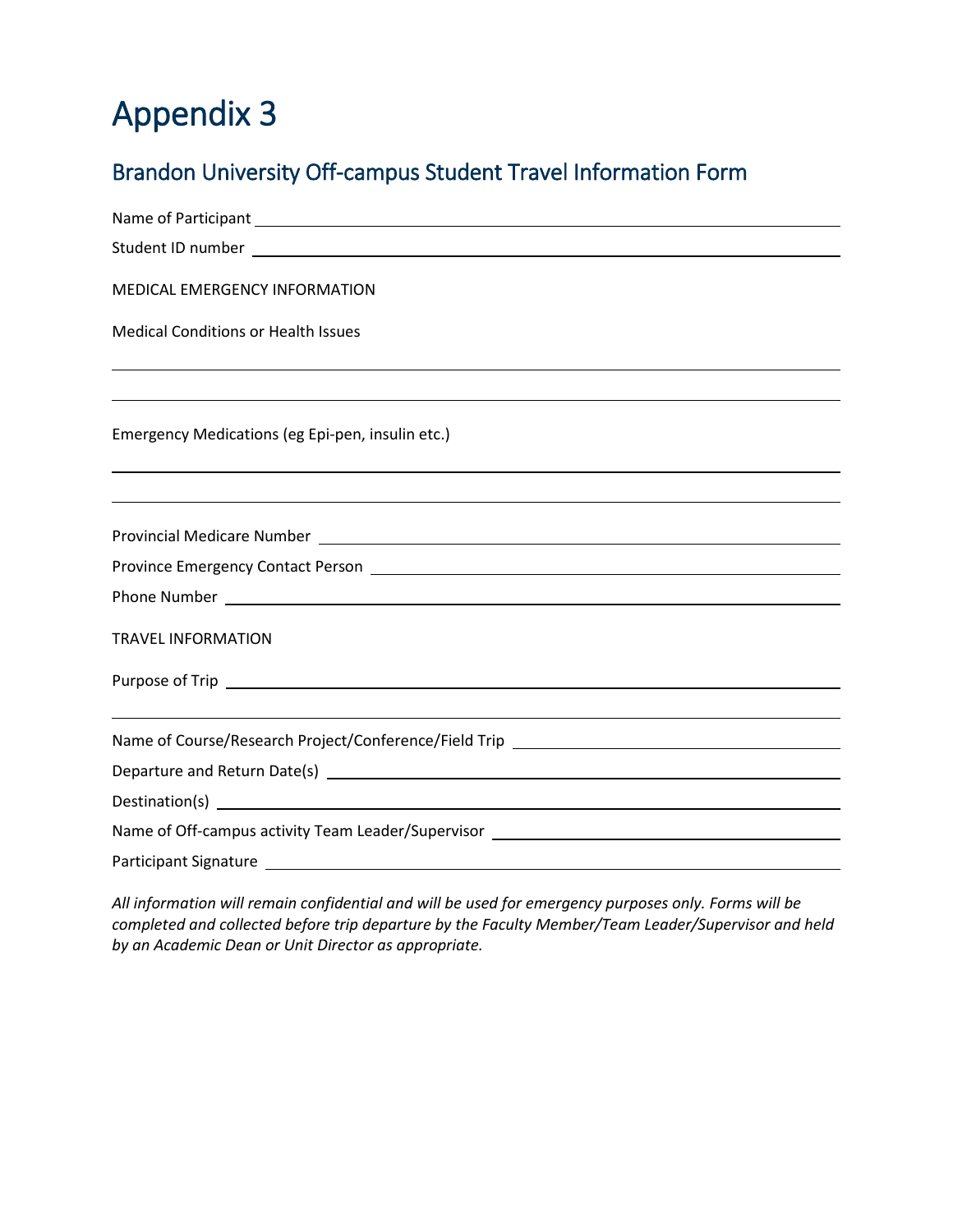## Location Safety Considerations

It is inevitable that some activity locations will pose greater dangers. In cases of travel and activities/fieldwork in dangerous locations, a higher standard of care must be taken to ensure that participants are safe. The following is an outline of some of the dangerous site locations at which participants may have to work, and some safety measures to be taken in regards to the locations.

#### Bush, Remote or Hazardous Areas

In the case of activities in the bush, in remote or hazardous areas, the Team Leader should consider:

- 1. Providing a communication link to a central location;
- 2. Providing a large scale map of the area or GPS system, plus whistles to each participant;
- 3. Conducting area familiarization trips before commencing the work;
- 4. Having a procedure for contacting local police or RCMP;
- 5. Having a procedure for, and knowing who will organize a search for missing people;
- 6. Leaving an itinerary at the base camp, plus an overall plan in the Dean/Director office at the University;
- 7. Obtaining from participants, before leaving campus; i.e. Manitoba health insurance number (or equivalent); and ii. Details of special health and special diet considerations.
- 8. Local expert advice on the locality.

Construction Sites, Mines, Manufacturing Plants, Archeological Digs

For field trips to these places, it is vital to be familiar with, agree to, and comply with, the pertinent regulations and instructions. For example, in some cases, safety boots, hard hats or safety glasses will be required. Safety sessions conducted by plant personnel will be required. When necessary, the regulations of these locations must be researched by the Team Leader of the field trip.

#### International Travel

International travel requires prior consultation with, and approval by, the Dean/Director (or equivalent) of the Faculty/Department..

For work that is to be undertaken outside of Canada, the participants or the Team Leader are encouraged to contact, at the earliest possible opportunity, the local Canadian embassy, consulate, charge d'affairs, local C.I.D.A. or C.U.S.O. offices, with details of travel and/or work plans.

Proper immunization as per the "Travel Health and Immunization Guidelines", must be followed in order for any participant to be able to travel to conduct their work outside of Canada.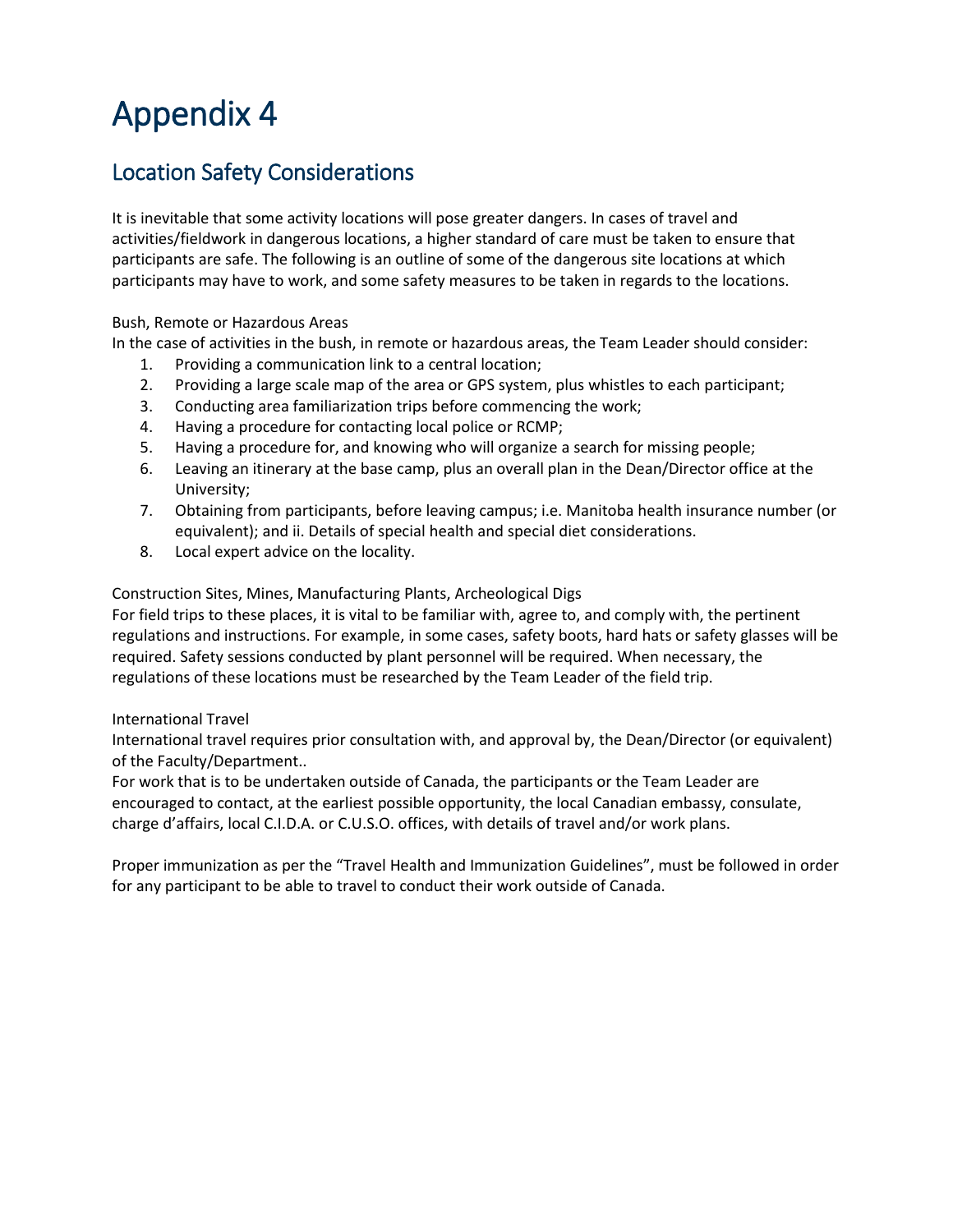## General Safety and Use of Equipment

There are numerous safety precautions that must be taken when using equipment to conduct fieldwork or participate in activities. There are many unit-specific types of equipment that must be identified by each unit in their equipment safety guidelines. The following is a general guideline that must be followed regarding the use of equipment during off-campus activities.

#### **Vehicles**

Off-campus activity participants should be cognizant of the different kinds of equipment they may use during off-campus activities. All vehicular use should adhere to applicable jurisdictional laws.

#### **Guidelines for Vehicle Operation Authorization**

- Proof of a valid driver's license (a copy of the license must be obtained and filed in the Dean/Director's office)
- The license must be valid for the jurisdiction in which the vehicle will be used
- The license must be current and appropriate for the class of vehicle being operated

Outlined below are some important points of consideration:

(a) **University owned / Rental vehicles –** Brandon University has insurance policies, including those pertaining to vehicles. For details about vehicle, contract and/or procurements please contact the Purchasing Office.

Inquiries about other insurance coverage can be directed to the Research Accounting Office. (b) Who may drive? – Only persons authorized and qualified may operate University owned/leased vehicles (authorization by the Dean/Director).

#### **Boats**

When the use of a boat is essential, it is the responsibility of the person in charge to ensure that all safety precautions are taken, that operators are experienced, and that boats are in good repair and carry legally required safety equipment, including life preservers.

In Canada, all operators of motorized boats or other watercraft must hold a pleasure craft operator card.

Go to Transport Canada's Office of Boating Safety for more information on rules and regulations regarding boat safety: [http://www.tc.gc.ca/BoatingSafety/menu.htm.](http://www.tc.gc.ca/BoatingSafety/menu.htm) University owned, rented, or leased boats are NOT to be used for personal activities.

#### **ATV's**

For safety considerations using ATVs, go to: [https://www.ccohs.ca/oshanswers/safety\\_haz/Off\\_road\\_safety.html](https://www.ccohs.ca/oshanswers/safety_haz/Off_road_safety.html)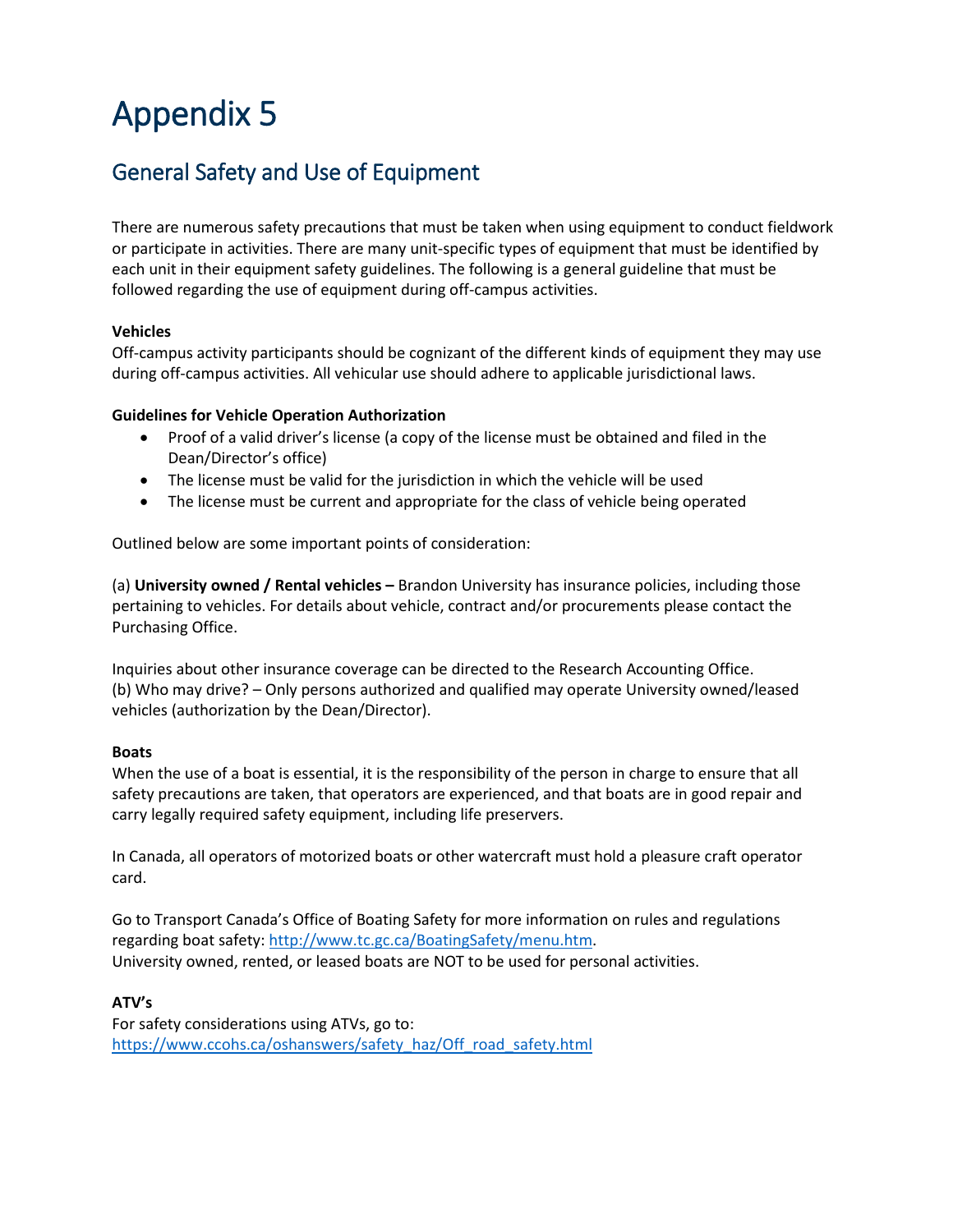#### **Equipment**

All equipment to be taken on an activity or field trip must be examined by a qualified person to ensure that it is in good condition, complete and safe, before removal from the campus. The assessment should be documented in a consistent manner, as developed by the specific unit.

If equipment fails during the activity, its use must be discontinued immediately. The failure must be reported to the person in charge immediately. This equipment must not be used until satisfactory repairs have been completed.

If it is necessary to rent equipment while off campus, all reasonable steps are to be taken to ensure that it is safe to use.

It is the responsibility of the Team Leader to ensure that equipment is safe and that the operator has been trained in the safe use.

#### **Alcohol/Drug Use**

The use of substances that can impair performance or judgment during the working periods of fieldwork are forbidden by Brandon University under any circumstances.

#### **Personal Use**

University owned or rented equipment (including vehicles) used in connection with activities and fieldwork is not to be used for or during personal activities.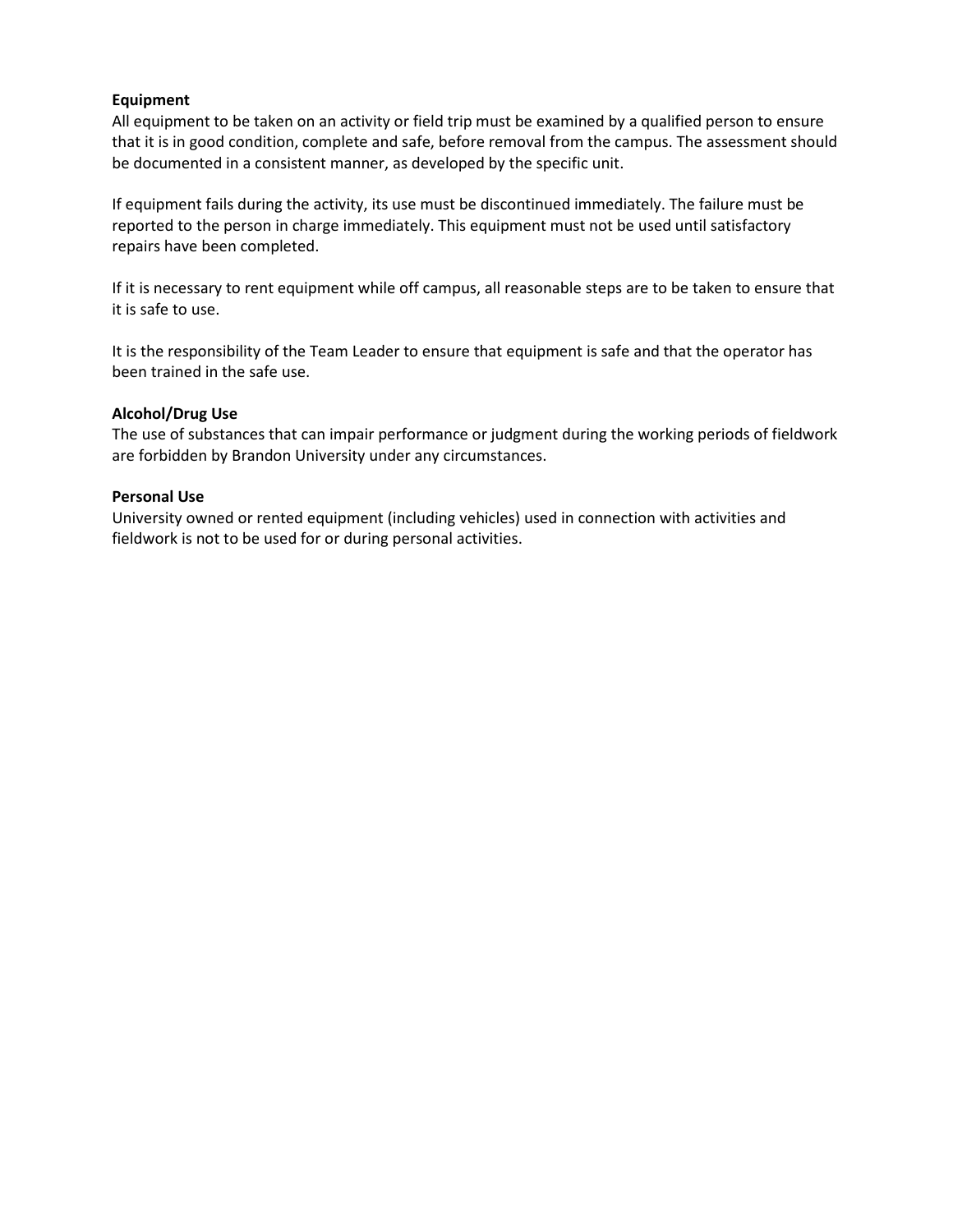## Travel Health and Immunization Guidelines

Immunization may be required for travel outside Canada, depending on the travel destination, length of stay and whether or not routine immunizations are up-to-date. As it can take several weeks for an immunization to protect against a disease, the family physician or travel clinic should be consulted at least two to three months before the trip.

Once the Team Leader determines the risks associated with the activity and concludes there is the possibility of exposure to a biological agent where there is a vaccine available, it should be offered to the participant.

#### **Off-Campus Information**

For the persons traveling outside Canada, the Public Health Agency of Canada provides information regarding immunizations in addition to other travel health information (i.e. disease outbreaks, prevention, treatment).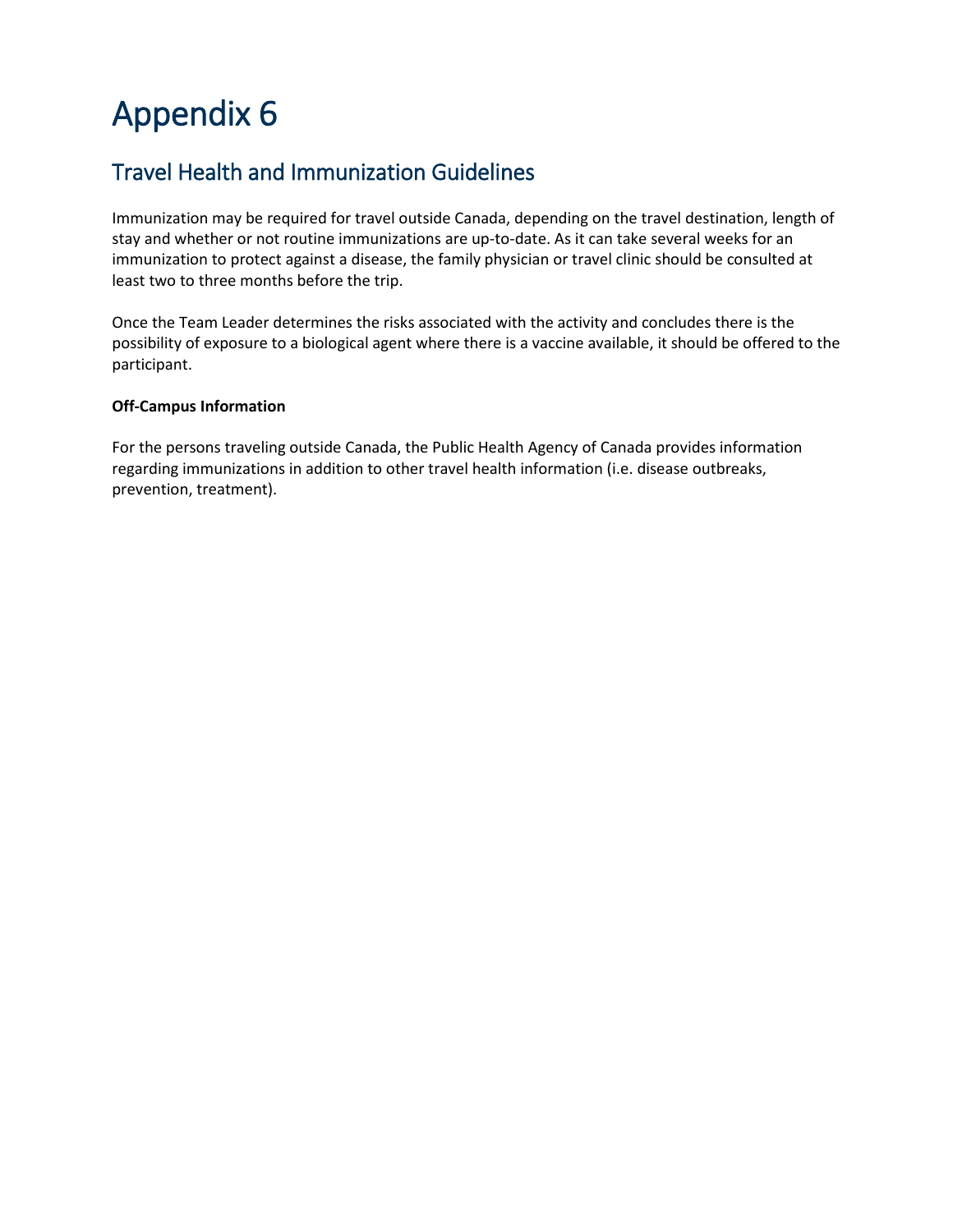## Manitoba Health Coverage while Outside of Manitoba and/or Canada

Off-campus activities can pose dangerous situations. While residents of Manitoba have health coverage provided from the province, the coverage does not necessarily extend to all services in other provinces, and especially not internationally. In these instances, activity/field trip participants must verify that they have sufficient insurance coverage. When in doubt, additional coverage should be purchased.

Below are some important notes for consideration regarding Manitoba Health-Care coverage. This is not an exhaustive checklist of what needs to be known before undertaking travel and off-campus activities.

#### **Duration**

The duration of time that a travel/activity/fieldwork participant will be away from Manitoba or outside of Canada is a factor in the amount of coverage they may receive under Manitoba Health. Participants should check with Manitoba Health to ensure they know the requirements and coverages.

A work contract outside Canada may affect Manitoba Health coverage.

#### **Out-of-Canada Hospital Services**

The cost of services outside Canada is usually much higher than in Manitoba. If the cost is higher, the participant is responsible for paying the difference between the full amount charged and the amount Manitoba Health pays. For this reason, participants should ensure they have sufficient and appropriate health insurance if they plan to travel and/or participate in activities or fieldwork outside Canada and understand any limitations that may apply from either Manitoba Health or participants' insurance coverage.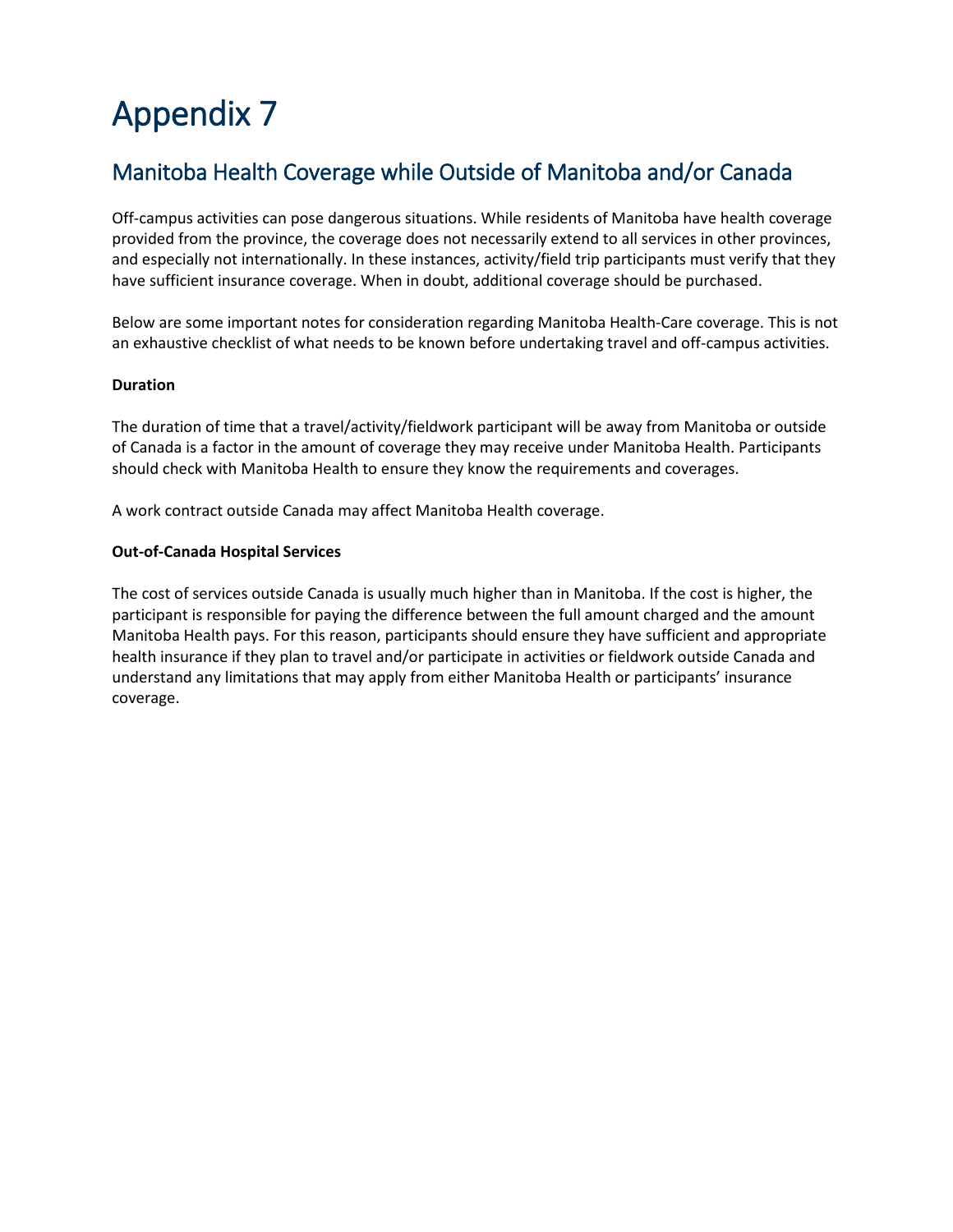### Insurance Coverage

When leaving Brandon University's perimeter, the province of Manitoba and/or Canada, insurance coverage is one of the first issues to be researched by a prospective participant. Since every travel and fieldwork participant's situation is different, every participant should ensure that they are covered for their specific context.

#### **Coverage**

Members of the Brandon University community have some insurance coverage provided by the University or purchased in the normal course of their relationship with Brandon University. The participant, and/or the Team Leader must ensure that proper insurance coverage exists for the location and type of travel and activity/fieldwork that is to take place. They are also responsible for the insurance of their own personal property.

#### **Authority to Travel**

Brandon University requires that the appropriate person (dean or unit director) authorizes employee and other participant off-campus activity travel.

#### **Liability Insurance Coverage**

The purpose of liability insurance is to protect against lawsuits arising from accidental or an unintended occurrence affecting someone else's person or property. The Team Leader and off-campus activity participants shall make sure that they have liability insurance prior to embarking upon their work. Liability insurance is normally provided by Brandon University for approved activities. For details, contact the Finance office.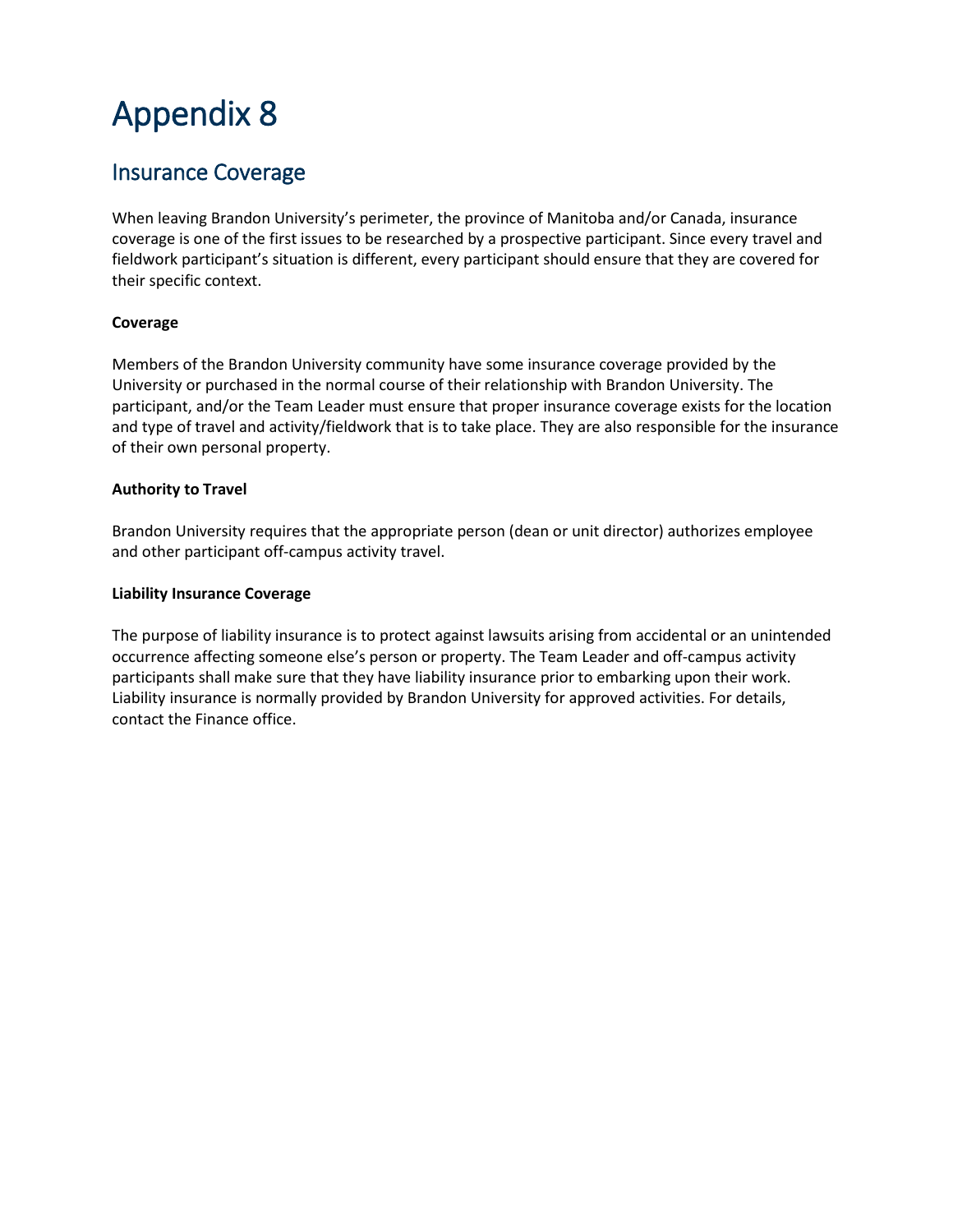## Continuance of University Benefit Plan Coverage while on Research and Study Experience

University benefit plans are in place for most Brandon University employees. Students have the option of benefits provided through the Brandon University Students' Union (BUSU) or through Brandon University. Due to the variations of insurance policies, fieldwork/off campus activity participants and their Team Leaders must research the benefit plan that best fits their own situation.

**Employee** queries may be directed to Human Resources.

**Student queries** may be directed to BUSU or Financial and Registration Services.

#### **Worker's Compensation Coverage**

Students in workplaces doing unpaid practica or work experience are covered by Manitoba Worker's Compensation as long as they normally live in Manitoba during the school year. This coverage extends to placements in Manitoba, elsewhere in Canada, and outside of Canada.

Research assistants are normally employees of Brandon University. BU employees, except faculty, are covered by Worker's Compensation if they normally live in Manitoba.

Faculty are not covered by Worker's Compensation, but faculty are covered by employee benefit plans that make Worker's Compensation redundant.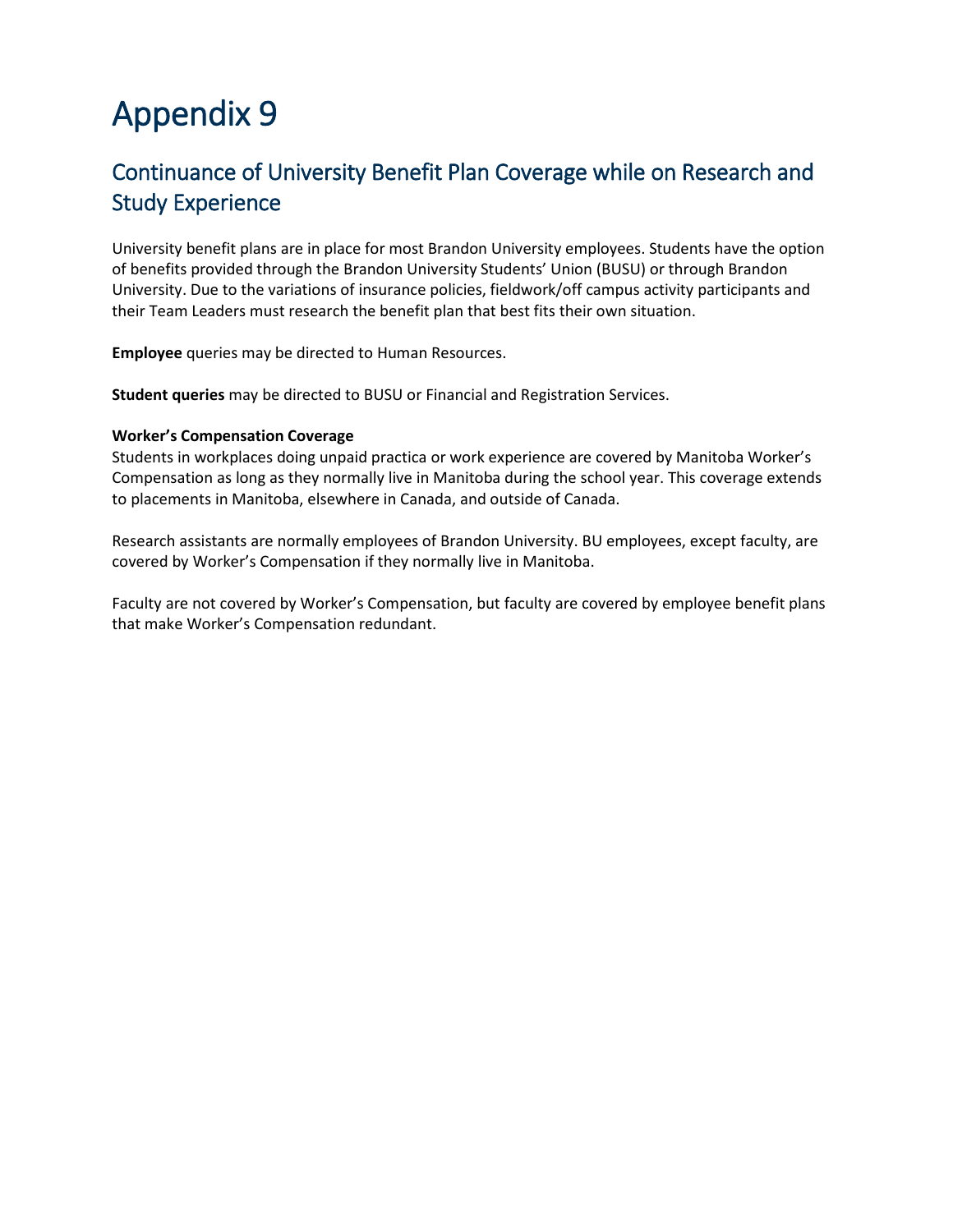## Department of Foreign Affairs Travel Advisory Reports

#### **Overview**

Participants traveling abroad must undertake an evaluation of potential risks to personal security and be familiar with the recommended practices to minimize such risks. Travel advisory reports containing upto-date information on safety, security, and health concerns for many countries are regularly issued by the Department of Foreign Affairs and International Trade (DFAIT) and should be consulted whenever planning travel outside of Canada. The Consular Services of the DFAIT are involved in assisting Canadians to prepare for international travel and provide a variety of services to them abroad. Travel advisory reports are accessible at [https://travel.gc.ca/travelling/advisories.](https://travel.gc.ca/travelling/advisories)